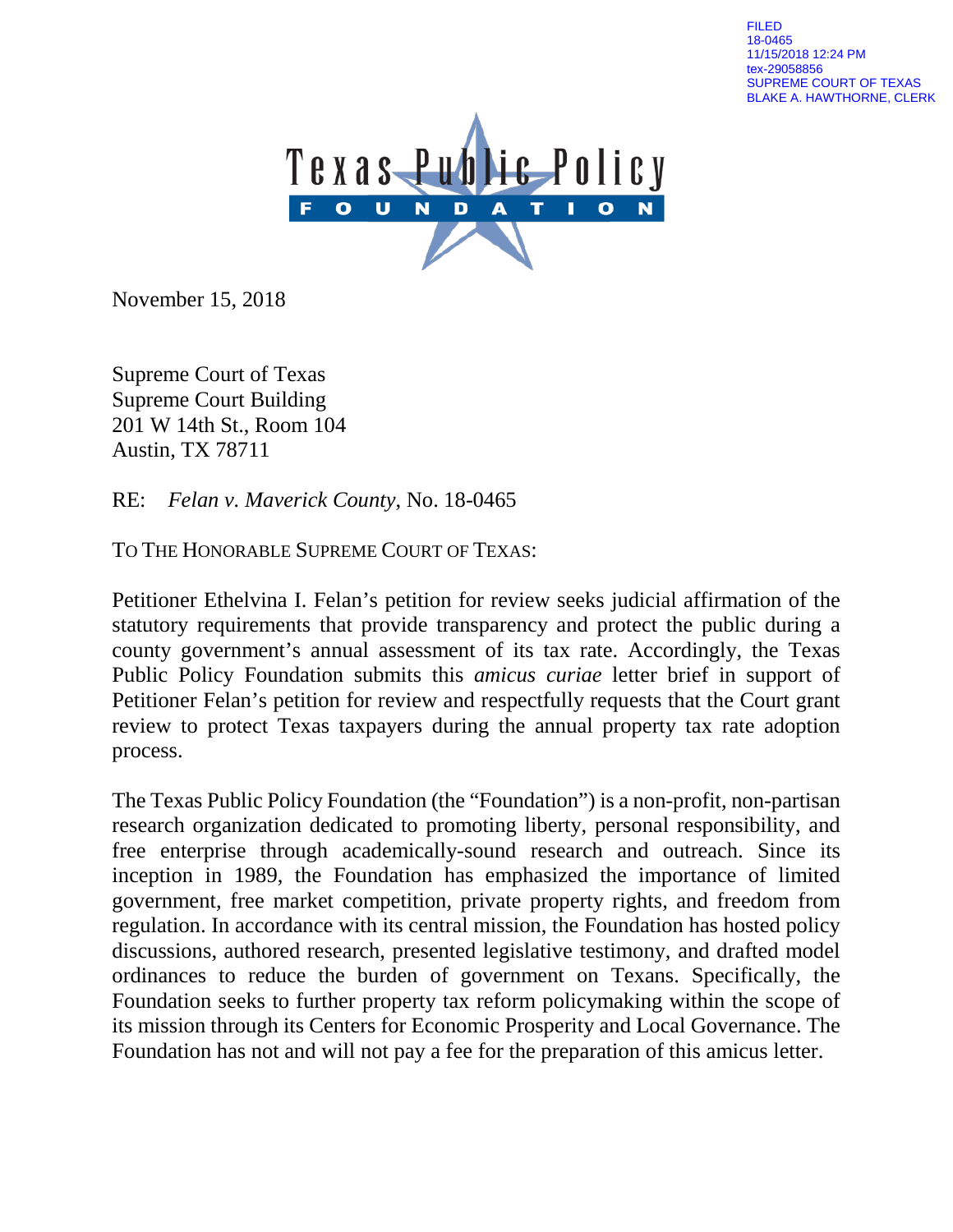Chapter 26 of the Texas Tax Code establishes a process for the annual adoption of a county's property tax rate designed to be transparent and to provide opportunity for public notice and comment prior to final adoption. The adoption of the tax rate triggers statutory duties and deadlines and also is the final event allowing the public to stop monitoring that process – like it or not. Inherent in this process also is its finality – when a county adopts its tax rate, that act should be final until the next year's budgeting process.

The process of setting local tax rates begins when the taxing unit receives the certified appraisal roll from the chief appraiser. Tex. Tax Code § 26.01. Following the receipt of the appraisal roll, the taxing unit uses the statutory formula to calculate the effective and rollback tax rates. Tex. Tax Code § 26.04. Subsequently, the taxing unit will publish notice of the effective and rollback tax rates and the taxing unit will adopt their budgets. Tex. Tax Code § 26.04(e). At the beginning of September, the governing body will provide notice of their proposed tax rates and subsequently hold public hearings for any opinions or concerns by property owners. Tex. Tax Code §§ 26.05(d), 26.06. To finalize the tax creation process, governing entities must adopt the local tax rate by September 30th or at least 60 days after receiving the appraisal roll, whichever date is later. Tex. Tax Code § 26.05(a). If the governing entity fails to adopt a tax rate by the deadline, the new tax rate automatically becomes "the lower of the effective tax rate calculated for that tax year or the tax rate adopted by the taxing unit for the preceding tax year." Tex. Tax Code § 26.05(c). The governing entity's adoption of a tax rate marks the end of this tax rate creation process.

Once adopted, the Tax Code provides two remedies that taxpayers may pursue regarding the tax rate. The first remedy is an injunction, whereby a taxpayer may address a miscalculation of a tax rate or an error in the publication requirements if the tax assessor's error or miscalculation was not in good faith. Tex. Tax Code §  $26.04(g)$ . The second remedy available is a petition by qualified voters for an election to repeal a tax increase when the tax rate exceeds the rollback tax rate. Tex. Tax Code § 26.07.

In this case, Maverick County created an alternate final outcome that thwarted the transparency intent of chapter 26. On its face, chapter 26 of the Texas Tax Code sets forth a thorough process that Maverick County was required to follow in order to set and implement a tax rate for the current fiscal year. Chapter 26 promotes the idea that governing entities are, or should be, open to a transparent process that has a finite beginning and end. In advancing the idea of transparency, the Texas Legislature sets forth a step-by-step process, including extensive details for each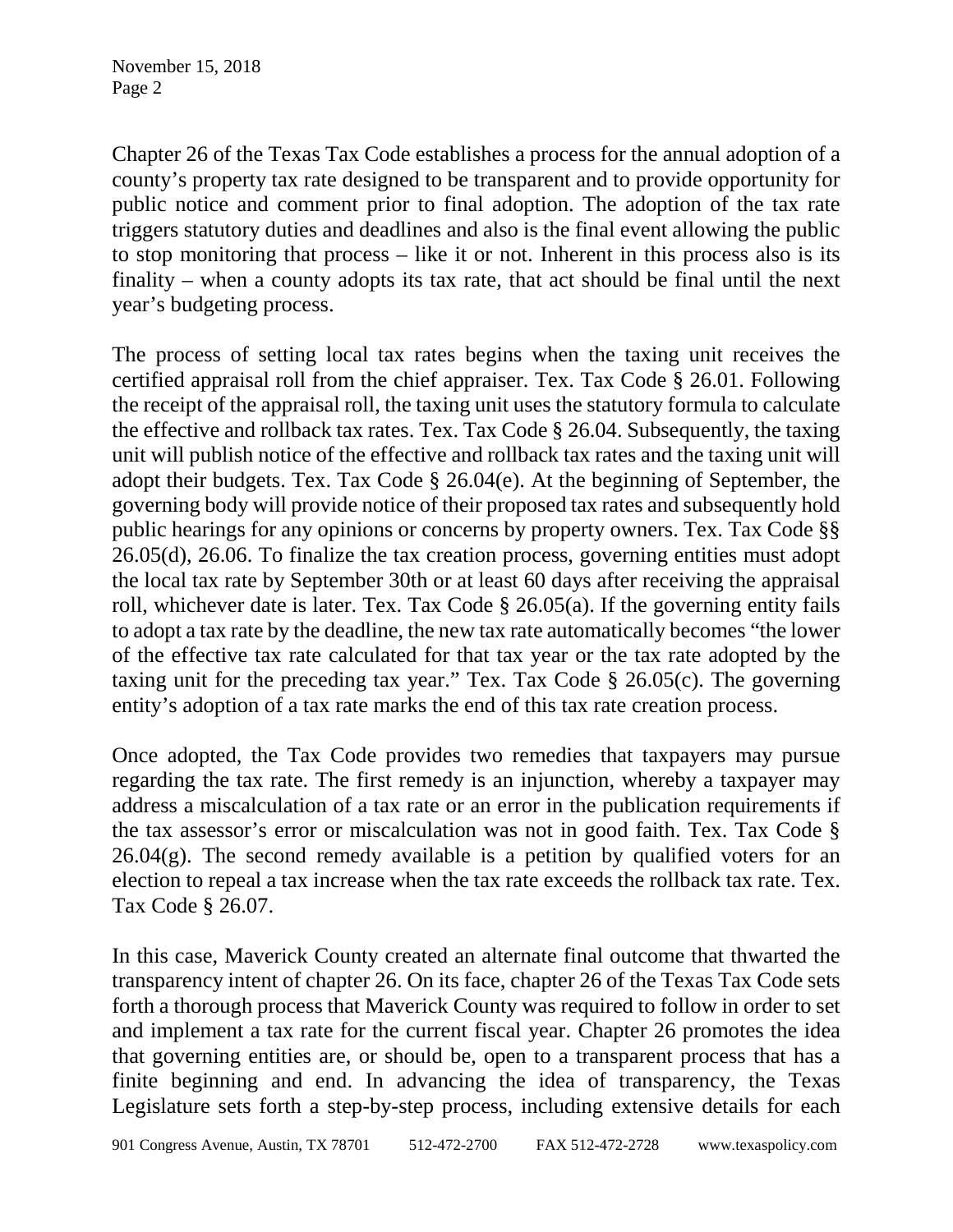necessary step, potential remedies, and a government failsafe. These requirements are meant to ensure that governing entities provide taxpayers appropriate notice and opportunity to address any issues that may arise regarding taxes. As with all processes, there is a beginning and an end. Chapter 26 demonstrates that the governing entity's adoption of a tax rate marks the end of this process.

Maverick County first did complete this process. It received a proposed tax rate and completed the notice and hearing requirements to adopting the published tax rate. The County initially followed all of the necessary steps to adopt a tax rate for the year. However, after adopting the final tax rate, the tax assessor informed the entity that there was a miscalculation resulting in an adopted tax rate high enough to trigger the option for a citizen referendum rollback election.

Maverick County's Commissioners Court then *sua sponte* repealed the adopted rate, defaulting in its opinion to § 26.05(c), which provides for the automatic adoption of the lower effective tax rate for the present or previous year if entities fail to adopt a tax rate. But, § 26.05(c) should not bail out a governing body that has buyers' remorse after completing the chapter 26 process in adopting a property tax rate.

The process laid out in chapter 26 of the Tax Code provides that the end of this process is the governing entity's adoption of a tax rate. There are no additional steps for the governing entity to take after the entity adopts the tax rate. Instead, the legislature provided optional remedies that taxpayers may pursue to contest the adopted tax rate, which become moot if the tax rate is never final. Tex. Tax Code §§  $26.04(g)$ ,  $26.07$ . The governing entity must accept its final outcome, whatever that may be and with any consequences that may follow. A significant purpose for including taxpayer remedies as well as a statutory failsafe, § 26.05(c), is to demonstrate that there is an end to this initial process. Whether the process ends smoothly or the entity faces opposition along the way, the process remains complete and allowing the entity to move backward to fix an issue it caused defies this entire process.

Maverick County's adoption, then repeal, of its final tax rate due to a mistake does not provide a judicial excuse to allow the County to go outside of chapter 26. Here, in an attempt to avoid a rollback election, Maverick County tried to repeal the adopted rate without alerting taxpayers. Allowing the government to change its final outcome by stepping outside the rules of this process thwarts the very nature of transparency, even if to the taxpayers' benefit. The only situation where a governing entity may be authorized to alter the approved budget is in a case of grave public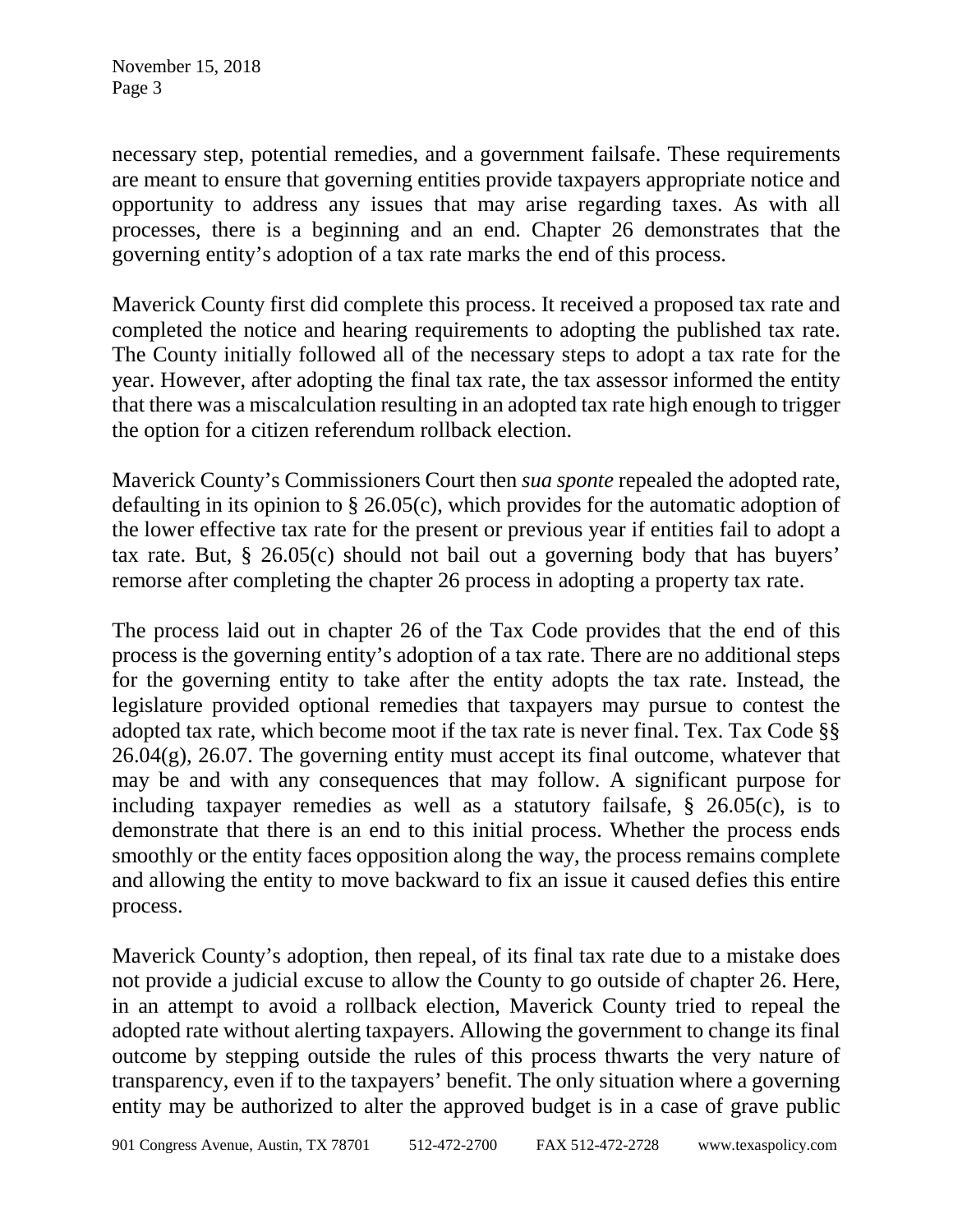November 15, 2018 Page 4

necessity. Tex. Local Govt. Code § 111.010. In those situations, the governing entity is acting on behalf of the public to promote public health and safety. That is not the case here.

Furthermore, § 26.05(c) does not apply to the facts at issue. This failsafe statute only applies when a governing entity fails to adopt a tax rate. It should not apply to situations where a governmental entity failed to correct a mistake it made especially if it had ample time to do so. Once a governing entity adopts a tax rate, it should be bound by that tax rate, even if it may be subject to a rollback election. Simply repealing the adopted tax rate and allowing the statutory rate to take effect, the governing entity fails to do its job and thwarts the entire purpose of transparency and policy. Governing entities cannot and should not be permitted to tamper with its tax rate after the fact.

Maverick County attempted to hide its mistakes without facing the consequences – in this case, a potential rollback election. Allowing the government to tamper with the process once it is over is rival to the very fundamentals on which government and transparency function. Permitting governing entities to continue with this interpretation of the process, and therefore allowing tax rates to change without notice or explanation, would place an unnecessary burden on taxpayers to play a game of pin the tail on the moving target. This unnecessary burden of scrupulously tracking the government's moves—without transparency—is not in the applicable statutory provisions nor is it a role that citizens should be required to play. Our governments, at every level, depend on the representatives we elect to continue managing it. As one of the rights and duties we hold as citizens, we elect individuals to carry out the duties of government. The public should not be required to doublecheck their elected officials at every step, especially when state law says the process is over.

By granting review, this Court should close an apparent loophole in the taxation process created by Maverick County's mistake and affirm that chapter 26 establishes a rigid process for a county adoption of a tax rate that may not be set aside under any circumstance. Therefore, the Foundation respectfully requests this Court to grant Petitioner Ethelvina's petition for review and, consistent with the plain terms of the Tax Code, affirm that governing entities cannot repeal and replace a tax rate once finally adopted.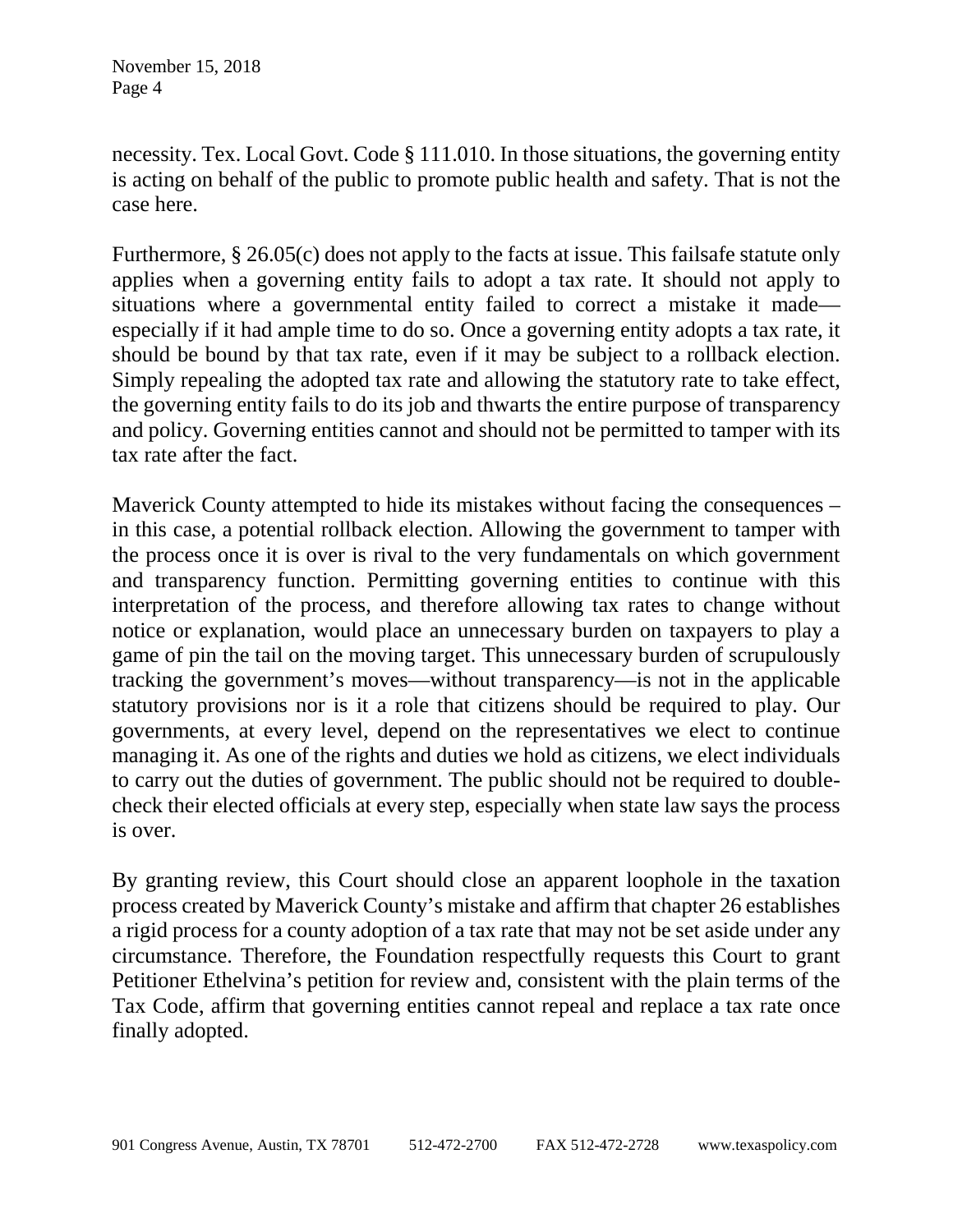November 15, 2018 Page 5

## Respectfully submitted,

*/s/Robert Henneke* ROBERT HENNEKE Texas Bar No. 24046058 [rhenneke@texaspolicy.com](mailto:rhenneke@texaspolicy.com) General Counsel & Director, Center for the American Future Texas Public Policy Foundation 901 Congress Avenue Austin, Texas 78701 Telephone: (512) 472-2700